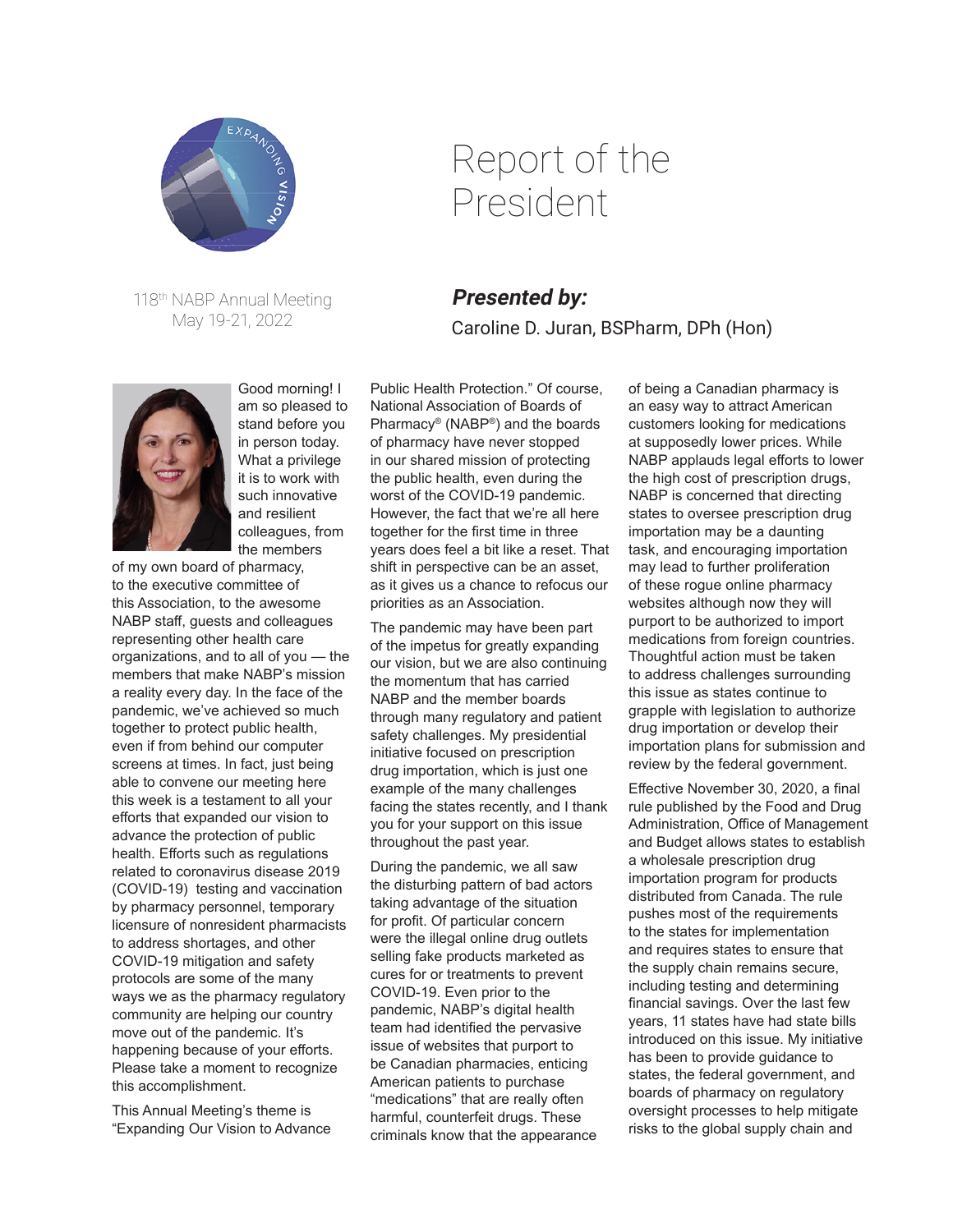ensure the safety and integrity of prescription medications that may be imported into the country.

As part of my initiative, NABP convened the Task Force on State Oversight of Drug Importation. Task force members examined the current regulatory environment and the challenges states face in regulating importation. They also reviewed NABP programs to determine how they may support states that implement these programs and discussed development of educational tools to assist states in the oversight of drug importation. The task force made five recommendations, including specific suggestions for how NABP can help to educate the boards and other stakeholders about importation bills and related issues, as well as further suggestions for improved collaboration and communication with regulatory groups and agencies in Canada and the United States.

I want to extend my personal thanks and appreciation to those members who volunteered to serve on this task force and share their expertise on the topic.

We've also worked to address prescription drug importation issues by providing educational opportunities for pharmacists and board members. This has come in the form of continuing pharmacy education, including live and home study webinars, and resources provided through the NABP website, including a blog article and video. If and when legislation is considered in your state on this issue, please remember that these resources are available to assist you.

The video also goes into more detail on each of the three offerings provided to help the boards maintain the security of the drug supply chain and protect patients. Today, I'd like to provide an update on one of those offerings detailed in the video: development of tools intended to assist with implementation of new regulations arising from the Drug Supply Chain Security Act (DSCSA), Title II of the Drug Quality and Security Act, or DQSA. In response

to feedback from a meeting of boards of pharmacy and other regulators, NABP has rolled out the DSCSA State Regulator Pilot. This pilot was held to facilitate discussions between states and authorized trading partners in anticipation of implementation of the electronic and interoperable exchange of product information in 2023. As many of you may be aware, prescription drug products moving through the supply chain must be electronically tracked as of 2023. Industry plans are under way for how this can be accomplished, and NABP is actively engaged to ensure boards of pharmacy have access to information necessary for proper oversight.

Over 150 individuals representing 100 organizations participated in our first information webinar held on January 11. To follow up on the webinar, NABP sent out a survey to solicit pilot participants. Based on that response, NABP conducted a pilot that simulated multiple scenarios where regulators would communicate with authorized trading partners as they conduct investigations into suspect drug products. The pilot ran from the end of January to late March, at which point the participants met with other key stakeholders to discuss the pilot outcomes and what the ideal system looks like to them. The final report on the state regulator pilot is now available on NABP's website. The report details plans for how NABP will build tools that will help ensure that the boards of pharmacy are able to continue to keep suspect and illegitimate products out of the supply chain and away from patients.

Another area where we've expanded our vision is the .Pharmacy Verified Websites Program, which will be separated into two distinct offerings: accreditation and .pharmacy domain registration. By offering the accreditation and the domain name registration as two products, NABP provides greater clarity to those that rely on the existing accreditation. The .pharmacy domain will still be restricted, and only granted to verified entities. NABP will be rebranding the portion of the program currently responsible for application review. This summer, the .Pharmacy Program will be renamed Health Care Merchant Accreditation. Stay tuned for more information on this exciting change.

The program identifies online pharmacies and pharmacy-related websites around the globe as safe and legitimate. Since .pharmacy is a verified top-level domain, websites must meet program standards to qualify, including appropriate licensure or registration where located and where customers reside. Consumers can easily identify the site is safe when they see .pharmacy in the web address. Program participants are automatically eligible to advertise on Google, Yahoo!, and Bing, as well as on Twitter, Reddit, Snapchat, and TikTok. In addition, they comply with Visa and Mastercard's card-notpresent policies.

In 2021, NABP also launched an educational campaign that focused on educating consumers about the dangers of buying medications from unlicensed pharmacies online and through social media. The campaign included television and radio public service announcements (PSAs) that were broadcast throughout the US. The PSAs featured the personal story of Ed and Mary Ternan, who are the founders of the nonprofit Song for Charlie. Ed and Mary shared how they lost their son Charlie to a fake prescription pill purchased through social media. Charlie was a senior in college, preparing for a job interview and was simply trying to get relief for back pain that occasionally flared up from a previous injury. Sadly, the pill contained illicit fentanyl and within minutes that one pill had killed Charlie. NABP was extremely grateful to have Ed and Mary along on this journey with us. Ed and Mary also participated in a satellite media tour with me, where we were interviewed by approximately 25 local and national television and radio stations. As a mother of two daughters, who are both in the audience with us today, this was an extremely meaningful experience. No one should have to endure the pain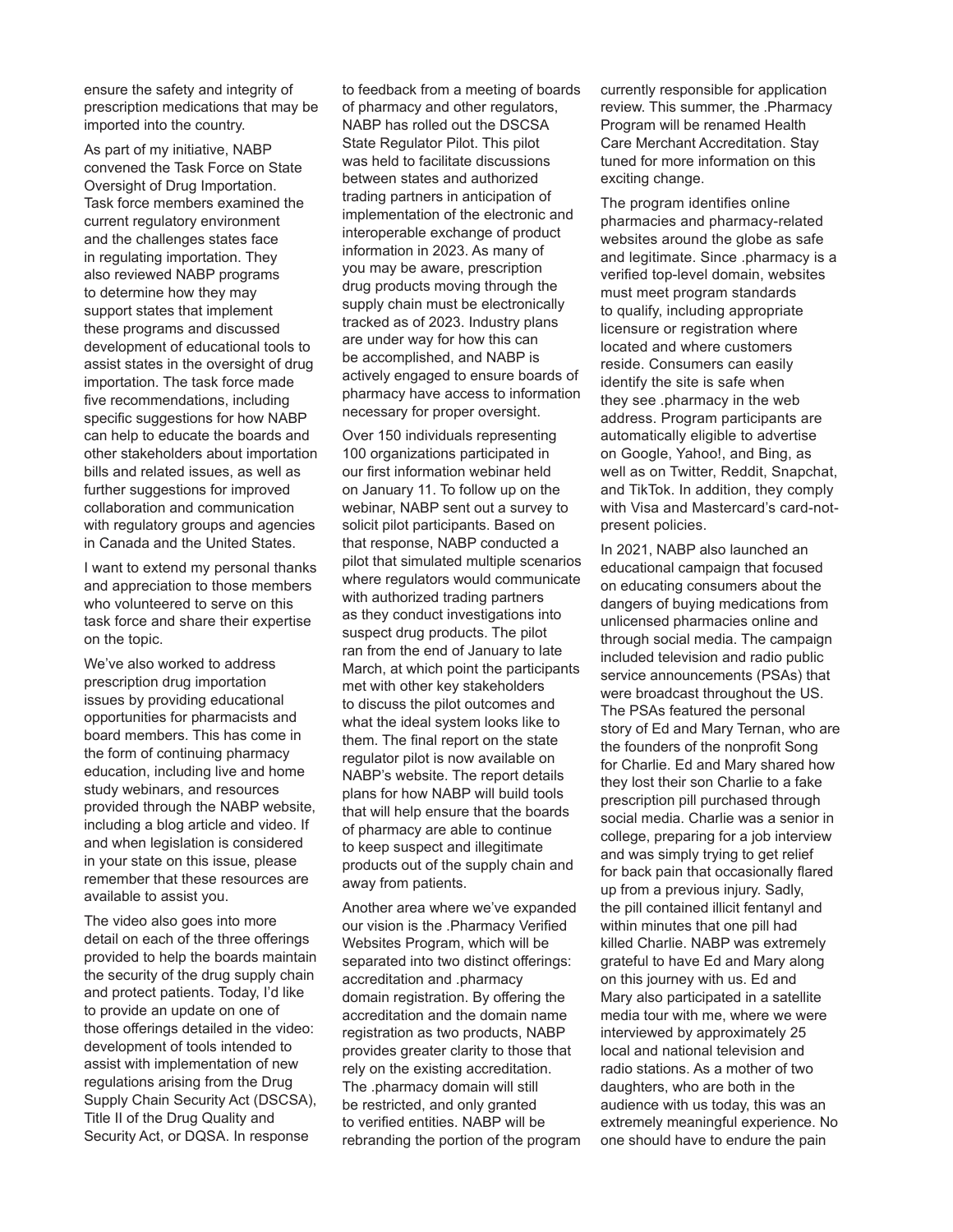of losing someone to a counterfeit drug purchased online.

In addition to thanking Ed and Mary, I'd also like to thank the boards of pharmacy and other stakeholders who helped to contribute by spreading this message using the campaign's patient education kit. The kit includes sample social media posts, images, videos, and sample articles, with the goal of educating patients about the risks of buying medicine online and urging them to always buy from safe, verified websites using NABP's free search tool. Because of its success in 2021, the campaign is continuing throughout 2022 and these resources are still available for download to all of you on the Association's patientfocused website. Please continue to educate patients, as well as our colleagues in other health care professions, on this important issue by urging them to visit safe.pharmacy to find safe online pharmacies.

Another issue related to patient safety involves medication errors. This year, members volunteered to serve on the Task Force on Safety-Sensitive Measures to Review Medication Errors. This task force, which met in October 2021, was charged with finding ways to assist the state boards of pharmacy in developing alternative regulatory approaches to review medication errors with the goal of preventing future errors. The members reviewed systems and best practices to reduce medication errors and increase patient safety. They recommended that such practices be implemented as part of a just culture regulatory approach. The task force also examined language in the Model State Pharmacy Act and Model Rules of the National Association of Boards of Pharmacy to determine if changes should be made to support better patient outcomes.

This year, NABP also convened a new committee to help ensure that the Model Act reflects the most current regulatory environment. As most of you know, the Model Act provides our member boards of pharmacy with language that may

be used when developing state laws or board rules. This language is routinely updated each year based on member input from a variety of sources. The Model Act Review Committee helps to supplement those updates by conducting a thorough review of the entire document every five years, helping to ensure that the Model Act is kept relevant, consistent, and up to date. The first Model Act Review Committee met four times in the second half of 2021 and made a variety of recommendations that were reviewed by the Executive Committee.

While we are on the topic, I'd like to take a moment to recognize all our members who volunteered this year by serving on a committee or task force. These task forces and committees are a true testament to what we can achieve when we collaborate with one another and learn from each other's own unique professional challenges, expertise, and experiences.

Task force reports are available on the NABP website.

Another important way to help build relationships and foster collaboration between the boards is through NABP's forums. For 12 years, NABP has held these forums to provide a unique opportunity for collaboration among three different groups – executive officers, board members, and board compliance officers and legal counsel. Continuing the theme of expanding our vision, we are reimagining the forums starting in the fall of this year. A new Leadership Academy will be offered just prior to the Executive Officer Forum, giving executive officers an opportunity to discuss leadership topics specific to boards of pharmacy and NABP. In addition to learning about what NABP has to offer members, during this day and a half-long programming, participants will explore strategies for addressing potential challenges they may encounter as executive directors. In late November, we plan to hold the Medication Safety Training Academy, which is intended to help boards identify, assess,

and determine effective regulatory approaches for medication errors. In addition, we will be changing the timing of the forums during the next few years to streamline scheduling for executive officers, compliance officers, board counsel, and members. Be assured that we will not be reducing the frequency of the forums. Indeed, with many new meetings on the horizon we are making adjustments to ensure the most efficient use of your time.

If you haven't yet been able to attend a forum, I strongly encourage you to do so. NABP has traditionally covered the expense for one person from every board to attend the meeting. The forums are a unique opportunity for open discussion on pressing topics with your colleagues from across the country, and the forums are also the place where many existing NABP initiatives and services were conceptualized.

Another great way to network within this Association is through your district meeting. Most of the business conducted at each Annual Meeting starts at the district level, including nominating candidates for open Executive Committee member positions and developing proposed resolutions that are brought forth for all to discuss and vote on.

Another unique opportunity to collaborate with our colleagues is the fifth, biennial Tri-Regulator Symposium which will take place in Alexandria, VA, in October of this year. These meetings are important opportunities for NABP and our sister organizations representing the medical and nursing boards to discuss common issues, develop dialogues, and build consensuses. Attendance is limited and is offered on a first-come, first-served basis, but please contact your executive director if you are interested in attending. The invitations to the Tri-Regulator Symposium will go out to the membership in a June mailbag; so please watch your inbox for news about registering for the event.

Before I conclude, can we take a moment to acknowledge and celebrate the collaboration, the